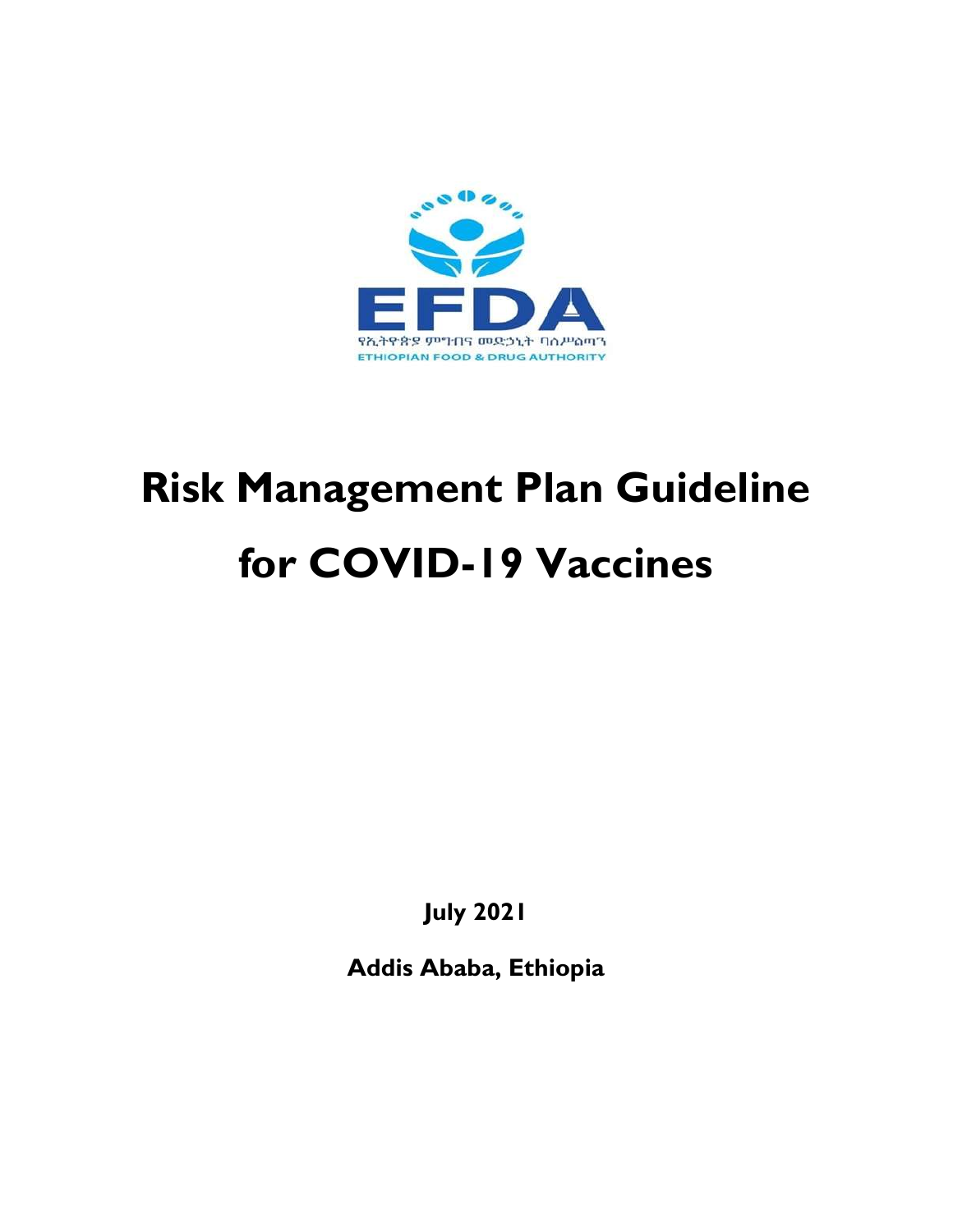## Foreword

Ethiopia has successfully managed to lead a well-coordinated response plan including vaccination of COVID-19 vaccines to stop the spread of COVID-19 and address the human and economic impacts on the society. The Ethiopian Food and Drug Authority (FDA) has been working to ensure the availability of quality assured COVID-19 vaccines through providing Emergency Use Authorization (EUA) and monitoring of vaccine safety and conducting Adverse Events Following Immunization (AEFI) surveillances. EFDA has been issuing EUA for COVID 19 vaccine manufacturers as per the requirement of EFDA Guideline for EUA of COVID 19 vaccines.

To promote proper use of vaccine and maintain an appropriate risk-benefit balance, Market Authorization Holders (MAHs) and/or applicants should identify the Safety Specification of vaccine a Risk Minimization Plan and develop a Pharmacovigilance Plan based on the identified Safety Specification. When necessary, they should also develop a plan for post-marketing survey/study on efficacy. The Market Authorization holders (MAHs) and applicants for marketing authorization should then prepare RMP by consolidating these plans.

Hence, to further expedite, standardize and support MAHs in the preparation and implementation of RMP, this Risk Management Plan Guideline for COVID-19 Vaccines prepared and issued by the authority. It is believed that this guideline will strengthen the national effort to ensure the availability of quality assured COVID-19 vaccine and strengthen monitoring of vaccine safety. It will undoubtedly support all stakeholders involved in fulfilling regulatory requirements in the use of COVID19 vaccines.

I would like to take this opportunity to express the authority's appreciation to all individuals and respective organizations for successfully developing this guideline. I would also like to encourage MAHs to strictly follow and implement this guideline; and to send their comments to EFDA at: contactefda@efda.gov.et or P. O. Box 5681, Addis Ababa, Ethiopia.

#### Heran Gerba,

Director General, Ethiopian Food and Drug Authority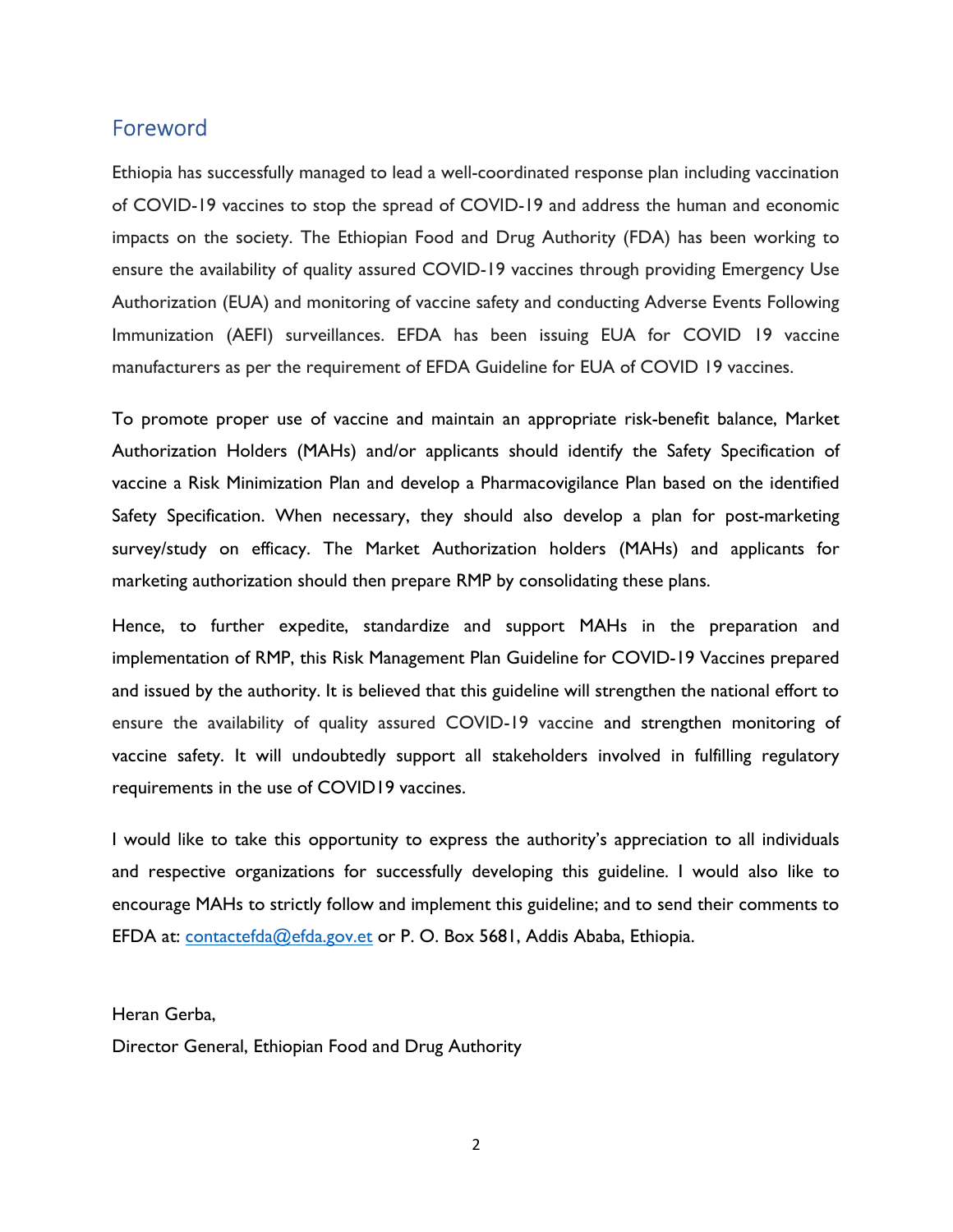# Acknowledgement

The Ethiopian Food and Drug Authority (EFDA) would like to express its heart felt appreciations to the experts and their respective institutions who were involved in the development of this guideline; Risk Management Plan (RMP) Guideline for COVID-19 Vaccines will contribute to the national effort to protect the safety of our population from the adverse effects of COVID19 vaccines. Accordingly, our gratitude is extended to the following experts from EFDA and other organizations who immensely contributed in the preparation of this guideline:

| <b>SN</b>        | Name                  | Organization |
|------------------|-----------------------|--------------|
|                  | Assefa Ejamo (EFDA)   | <b>EFDA</b>  |
| $\overline{2}$ . | Ajema Bekele (EFDA)   | <b>EFDA</b>  |
| 3.               | Million Tirfe (EFDA)  | <b>EFDA</b>  |
| 4.               | Daniel Legesse (AHRI) | <b>AHRI</b>  |
| 5.               | Elias Geremew (PSM)   | GHSC-PSM     |
| 6.               | Belete Ayalneh (PSM)  | GHSC-PSM     |

Finally, we would like to thank the USAID Global Health Supply Chain program- Procurement and Supply Management (GHSC-PSM) project for their overall support for the successful development of this guideline.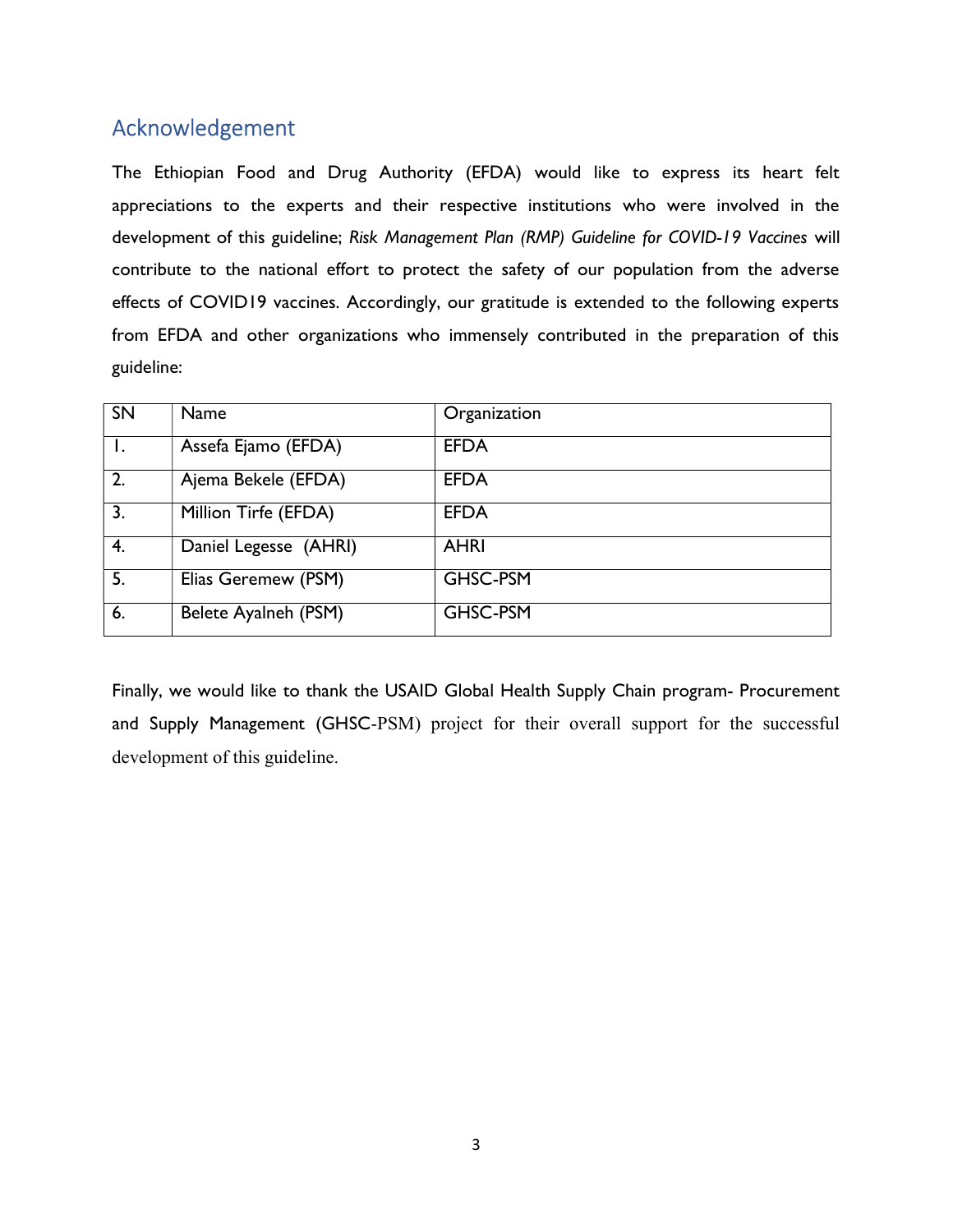# **Table of Contents**

| $\mathbf{L}$   |  |
|----------------|--|
| $\mathsf{L}$ . |  |
| 1.2.           |  |
| 2.             |  |
| 3.             |  |
| 3.1.           |  |
| 3.2.           |  |
| 4.             |  |
| 4.1.           |  |
| 4.2.           |  |
| 4.3.           |  |
| 4.4.           |  |
| 4.5.           |  |
| 4.6.           |  |
|                |  |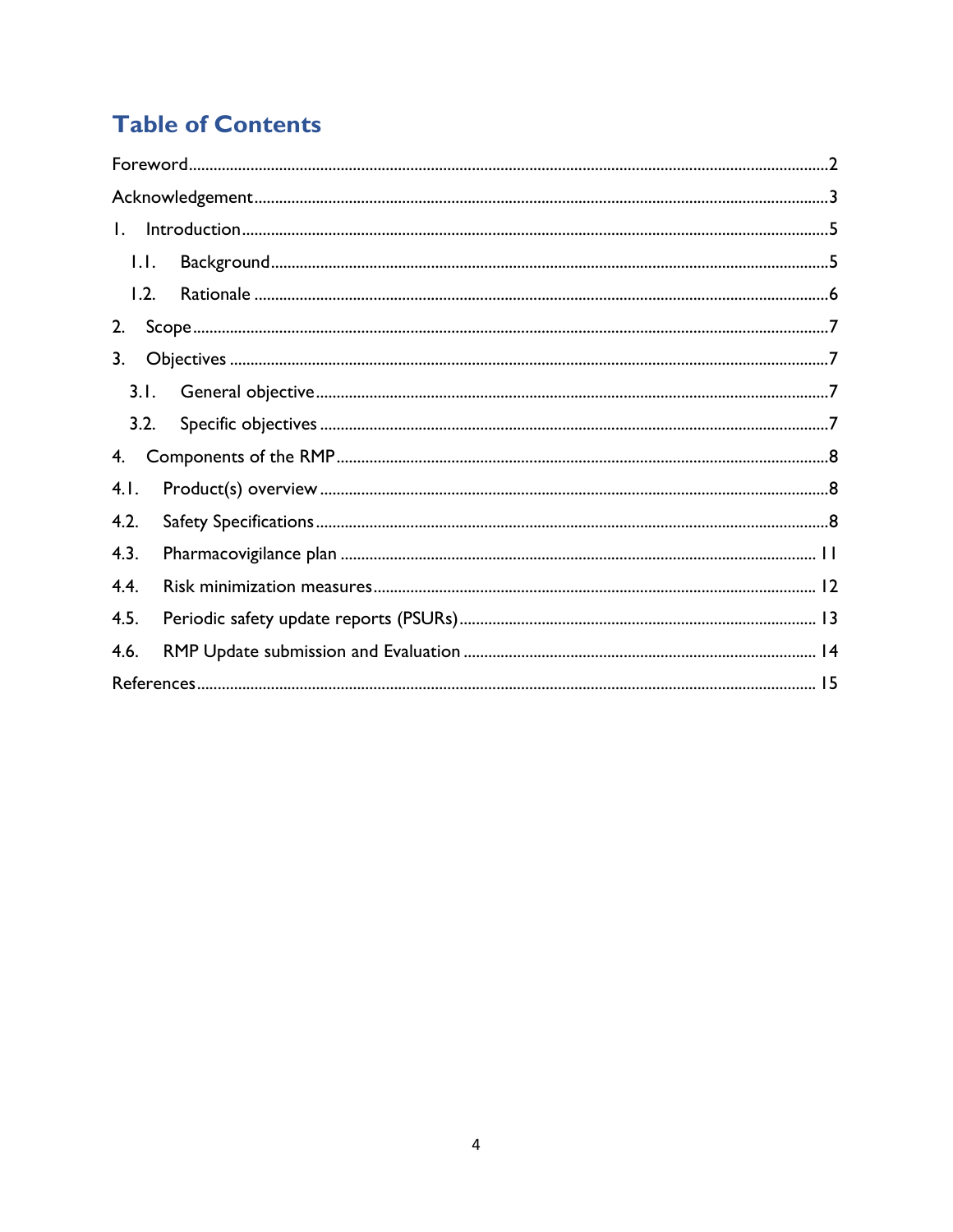# 1. Introduction

#### 1.1. Background

On 30 January 2020, the World Health Organization (WHO) declared a public health emergency of international concern due to the COVID-19 outbreak, which corresponds to the highest level of the WHO grading of emergencies. On 11 March 2020, the Organization's assessment determined that COVID-19 could be characterized as a pandemic.

Coronaviruses are a large family of viruses that can cause diseases in animals and humans. In humans, several coronaviruses are known to cause respiratory infections with symptoms that range from the common cold to more severe diseases such as Middle East Respiratory Syndrome (MERS) and Severe Acute Respiratory Syndrome (SARS). Severe Cute Respiratory Syndrome coronavirus 2 (SARS-CoV-2), discovered more recently, causes coronavirus disease (COVID-19). SARS-CoV-2 was unknown until the outbreak in Wuhan (China) in December 2019. It has now caused a pandemic that affects most countries around the world. On March 13, 2020, the Federal Ministry of Health of Ethiopia has confirmed a coronavirus disease (COVID-19) case in Addis Ababa, Ethiopia.

One essential strategy to control this pandemic is the rapid development of safe and effective vaccines. Unprecedented efforts are being made to develop large numbers of vaccines simultaneously, in a short time. Global equitable access to vaccines, particularly for protecting health care workers and those most-at-risk is one of the key strategies to mitigate the public health and economic impact of the pandemic.

It is known that vaccines, like other pharmaceutical products, undergo extensive testing and review for safety, immunogenicity, and efficacy in the laboratory, in animals, and in three phases of clinical trials in human subjects before licensure. It is anticipated that, following regulatory authority approval of COVID-19 vaccines, their use will be highly widespread. This can lead to a high volume of reports of suspected adverse events and other safety related issues. Thus, prompt identification and assessment of new information on the benefit-risk balance of these vaccines, timely communication, and strong transparency will be key for protecting public health and ensuring public trust in the vaccines and the regulatory system. To ensure the safety of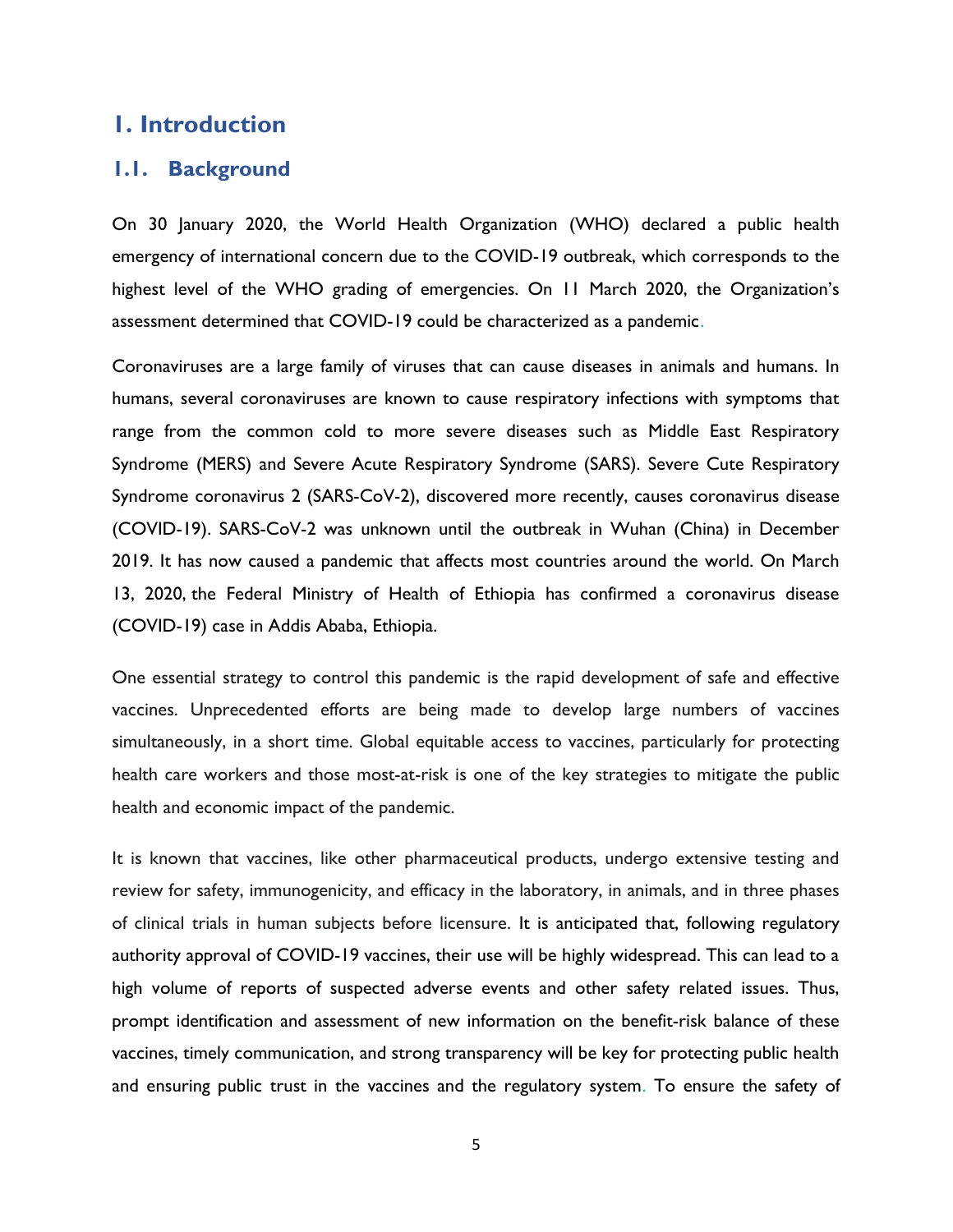vaccine, it is important to consider the ways to manage the risk of vaccines on a consistent basis from the development phase to the post-marketing phase.

The Ethiopian FDA has been working to ensure the availability of quality assured COVID-19 vaccine through providing Emergency Use Authorization (EUA) and monitoring of vaccine safety and conducting Adverse Events Following Immunization (AEFI) surveillance. EFDA is currently issuing emergency use authorization for COVID 19 vaccines manufacturers as per the requirement of EFDA Guideline for Emergency Use Authorization of COVID 19 vaccine. On vaccine safety monitoring, both passive and active surveillance of AEFI has been conducted by EFDA and continuously work with MAHs on post approval safety monitory activities.

To promote proper use of vaccine and maintain an appropriate risk-benefit balance, Market Authorization Holders (MAHs) and/or applicants should identify the Safety Specification of vaccine a Risk Minimization Plan and develop a Pharmacovigilance Plan based on the identified Safety Specification. When necessary, they should also develop a plan for post-marketing survey/study on efficacy. The Market Authorization holders (MAHs) and applicants for marketing authorization should then prepare RMP by consolidating these plans.

#### 1.2. Rationale

The continuous assessment of benefits and risks, as well as effective communication among stakeholders, is the key for protecting and promoting public health, and for strengthening public trust in vaccines and the authorities that oversee the vaccination process.

During the current COVID-19 pandemic, the private sector has played a critical role in the rapid development of vaccines. Furthermore, primary responsibility for vaccine safety and efficacy monitoring rests with use authorization holders. The national regulatory authorities (NRAs) have to make decisions based on limited safety and efficacy data at the time of authorization. Thus, constant monitoring is necessary as soon as the vaccine is authorized, in order to detect and assess possible safety problems associated with the approved vaccines.

Due to the shortness of time to develop COVID-19 and the need to ultimately deploy vaccines present challenges for guaranteeing their safety. Lessons learnt and best practices from past pandemics should be used to guide current procedures for the safety of COVID-19 vaccines.

6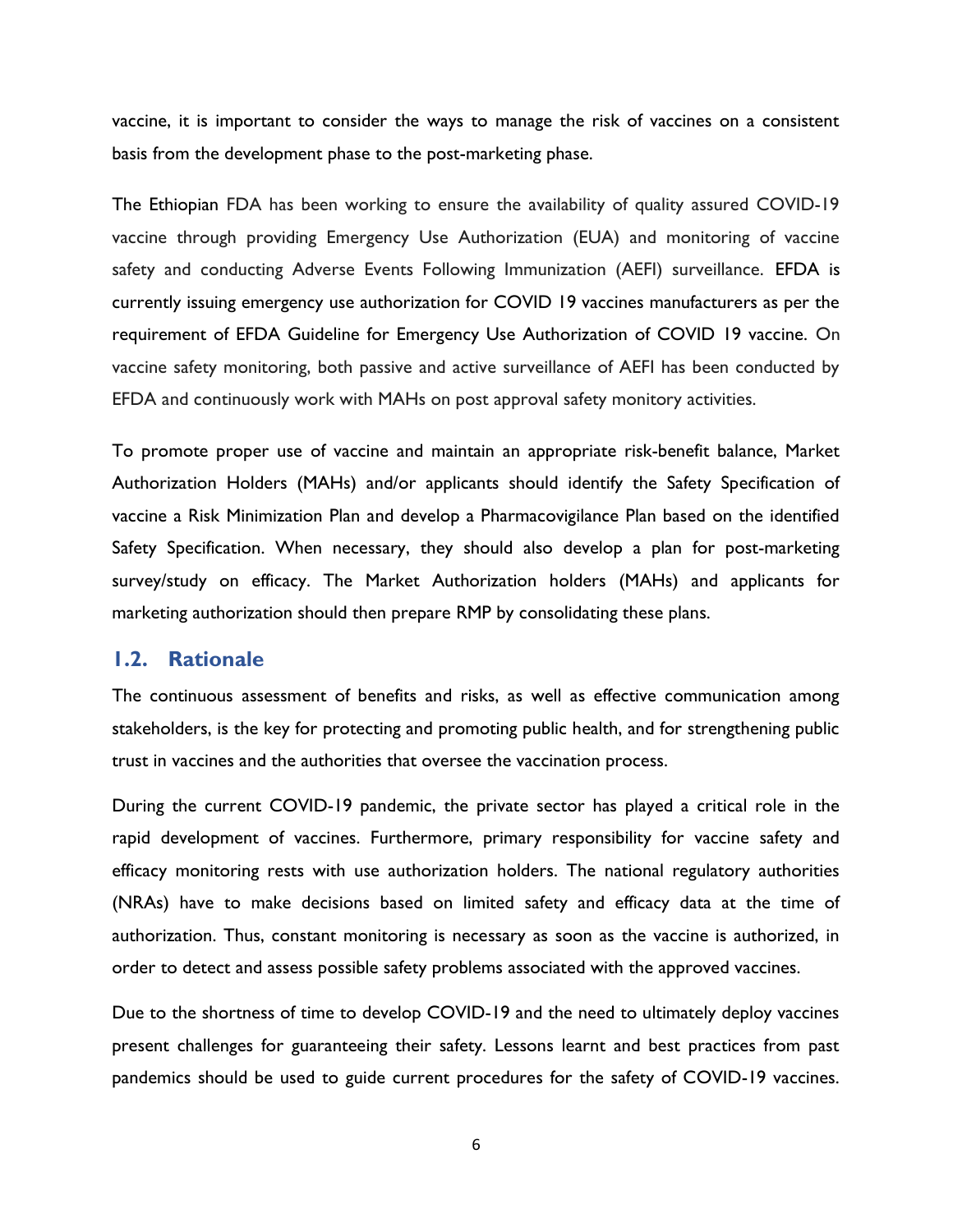As with other vaccines, more information about the immunogenicity, effectiveness, and safety of COVID-19 vaccines will only become available during their use in the field. Hence, the risk management plan for COVID-19 vaccines will be an evolving document and should be amended when new significant information, such as a change in the profile of adverse events, results from safety studies, changes in benefit-risk balance, becomes available.

It is required that the plan for pharmacovigilance activities is developed at the time of review for approval and in the post-marketing phase based on the safety specification into which "important identified risks," "important potential risks," and "important missing information" are consolidated, and risk minimization strategies need to be prepared and implemented

# 2. Scope

This document is applicable to all COVID-19 vaccines that received Emergency Use Authorization (EUA) by the authority and for those COVID-19 vaccines that will get EUA to be used in Ethiopia.

# 3. Objectives

# 3.1. General objective

This guideline establishes requirements to guide Use/Market Authorization Holders in the development of the RMPs for COVID-19 vaccines for safety monitoring.

# 3.2. Specific objectives

This guideline:

- Is intended to present a basic concept for development of the RMP that contains a risk minimization plan to reduce the risk of COVID 19 vaccines.
- Outlines the requirements to be considered by COVID-19 vaccine MAHs when preparing PSURs for submission to regulatory authorities.
- To outline safety specifications for safety monitoring and risk minimization.
- To describe basic requirements on development and implementation of Pharmacovigilance plan with respect to covid-19 vaccine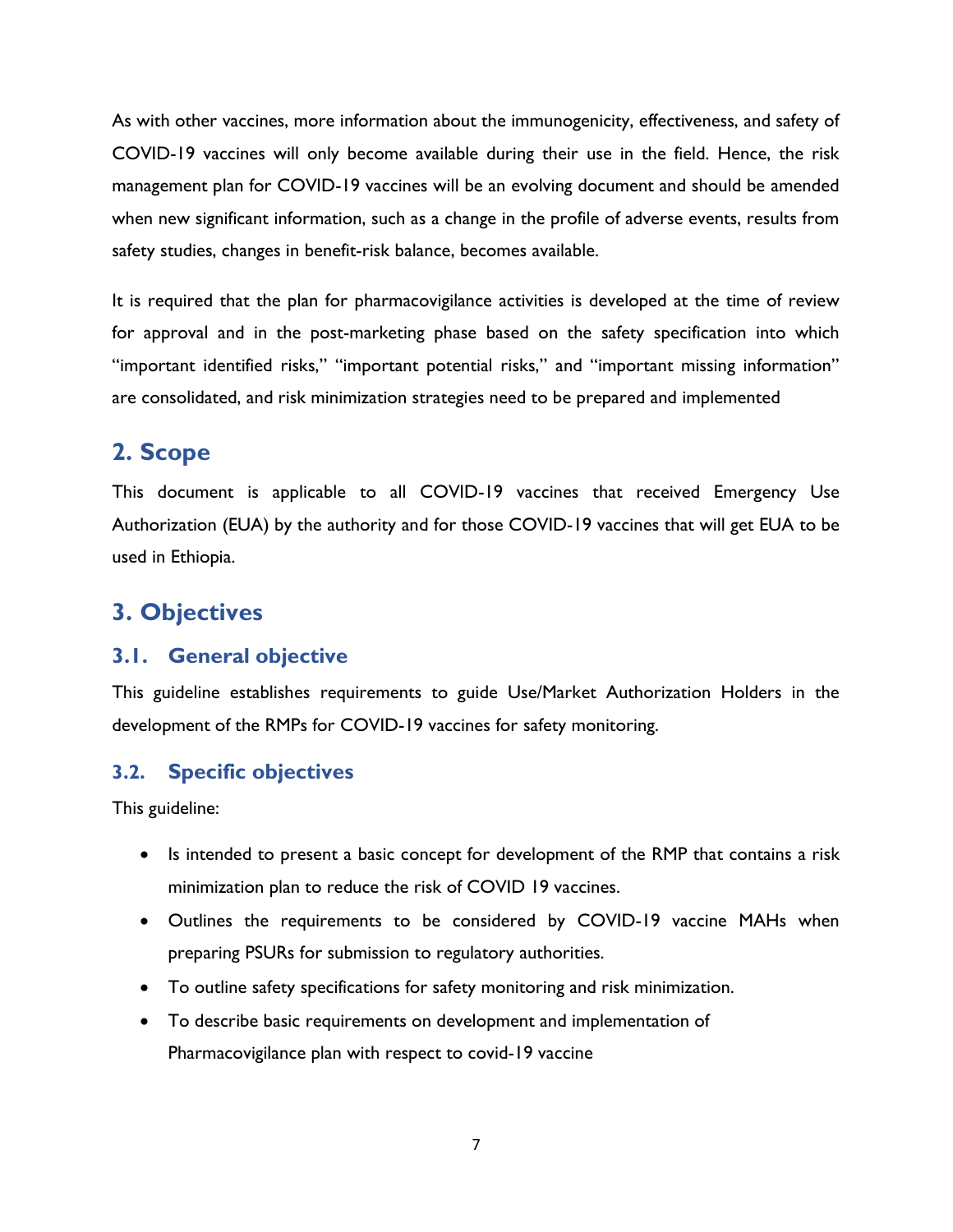To address necessary safety measures that will be taken based on a benefit-risk evaluation performed through post-marketing phases.

# 4. Components of the RMP

This section lists and describes requirements the components to be considered by market authorization holders during preparation of the RMP for COVID 19 vaccines for authorization.

# 4.1. Product(s) overview

The current and accurate administrative information on the RMP and an overview of the product(s) should be provided in relation to the ongoing application as it is anticipated to appear in the marketing authorization and includes:

- o Active substance(s);
- o Pharmacotherapeutic group(s) (ATC code);
- o About marketing authorization holder in relation to the submitted RMPs
- $\circ$  Medicinal product(s) to which this RMP refers.
- o Brief description of the product focusing on the following points:
	- o Chemical class.
	- o Summary of mode of action.
	- $\circ$  Important information about its composition (e.g. origin of active substance of biological,
	- o Relevant adjutants or residues for vaccines
	- o Indications (Proposed indication by applicant for initial application or approved one in case of post authorization)
	- o Dosage (Only summarized Information)
	- o Pharmaceutical forms and strengths.
	- $\circ$  Approval status in country of origin or other countries with relevant evidences

# 4.2. Safety Specifications

#### 4.2.1. Epidemiology of the disease and the target population groups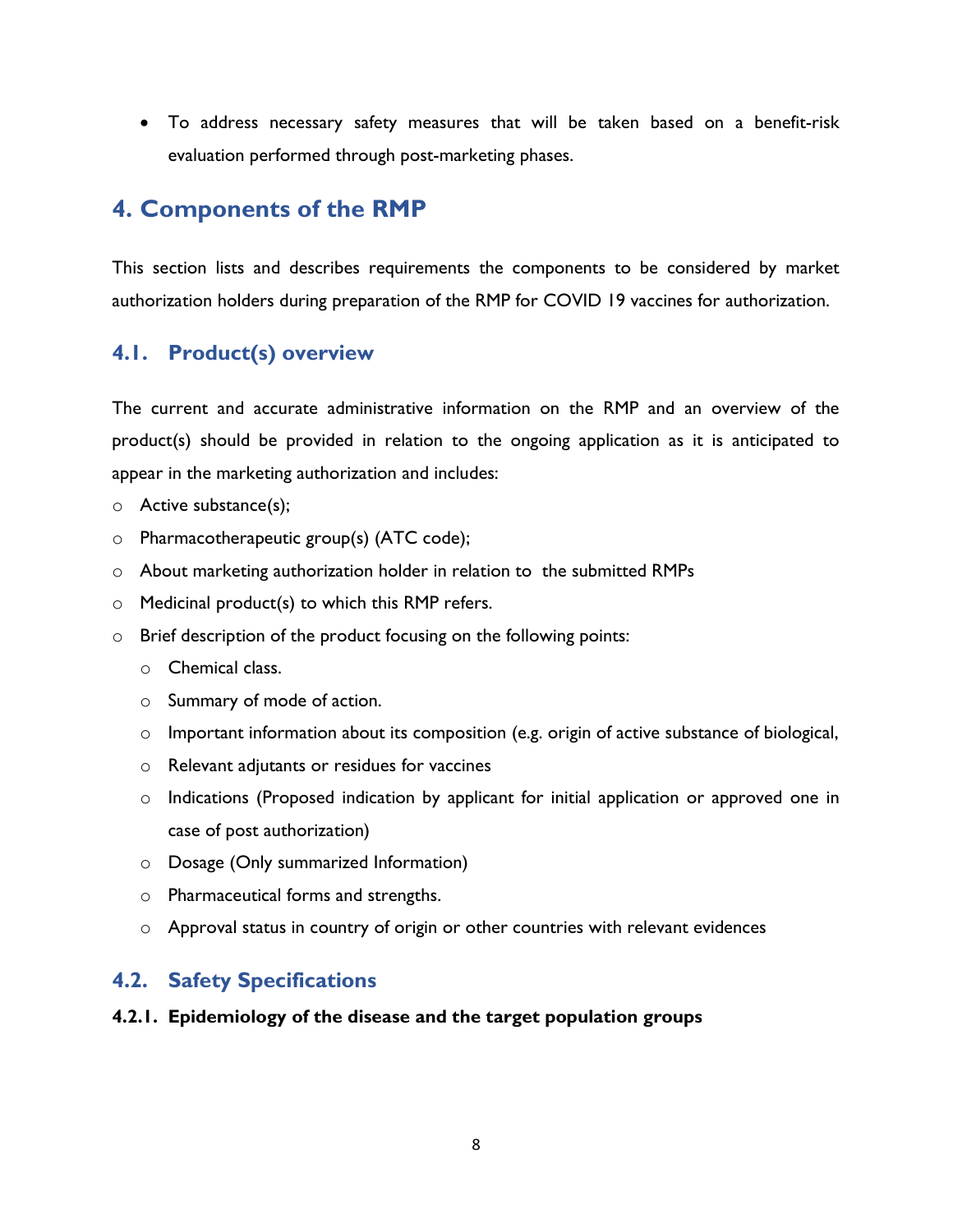This section should present updated information on COVID-19 while recognizing uncertainties including specific information from the country or region where the vaccine will be used.

#### 4.2.2. Characteristics of the vaccine

- Characteristics of the vaccine should include such as;
	- o Production and formulation platform; degradation of the active substance or antigen; and potential related impacts on safety (for example, mRNA, protein subunit, or vaccine vector).
	- o Presence of an adjuvant in line with the associated risk that might affect the vaccine recipient's health.
	- o Risks that may be specific to COVID-19 vaccination, such as exacerbated respiratory disease.

#### 4.2.3. Reactogenicity

- If the vaccine group presented greater reactogenicity than the control group during clinical trials (pain, redness, swelling, induration at the injection site, and systemic symptoms like fever, myalgia, or headache), the RMP should include a discussion of this risk, how it may influence the safety profile and necessary risk minimization measures.
- Review of information on the following should be considered: population groups in conditions of vulnerability, such as older people or patients with chronic inflammatory diseases; and differences in reactogenicity between the first and second or subsequent vaccine doses.
- Aspects of vaccine formulation and preparation should be discussed in the analysis of reactogenicity when an increase in associated adverse reactions is suspected. One example is local reactions or abscesses that may be related to effects on the sterility of the product when reconstituting the vaccine.

#### 4.2.4. Preclinical information about specifications

 This section may be available even if the presentation of the RMP has not been completed and in such case, future revision (updated) RMP should include new information from non-clinical studies.

#### 4.2.5. Information from clinical trials: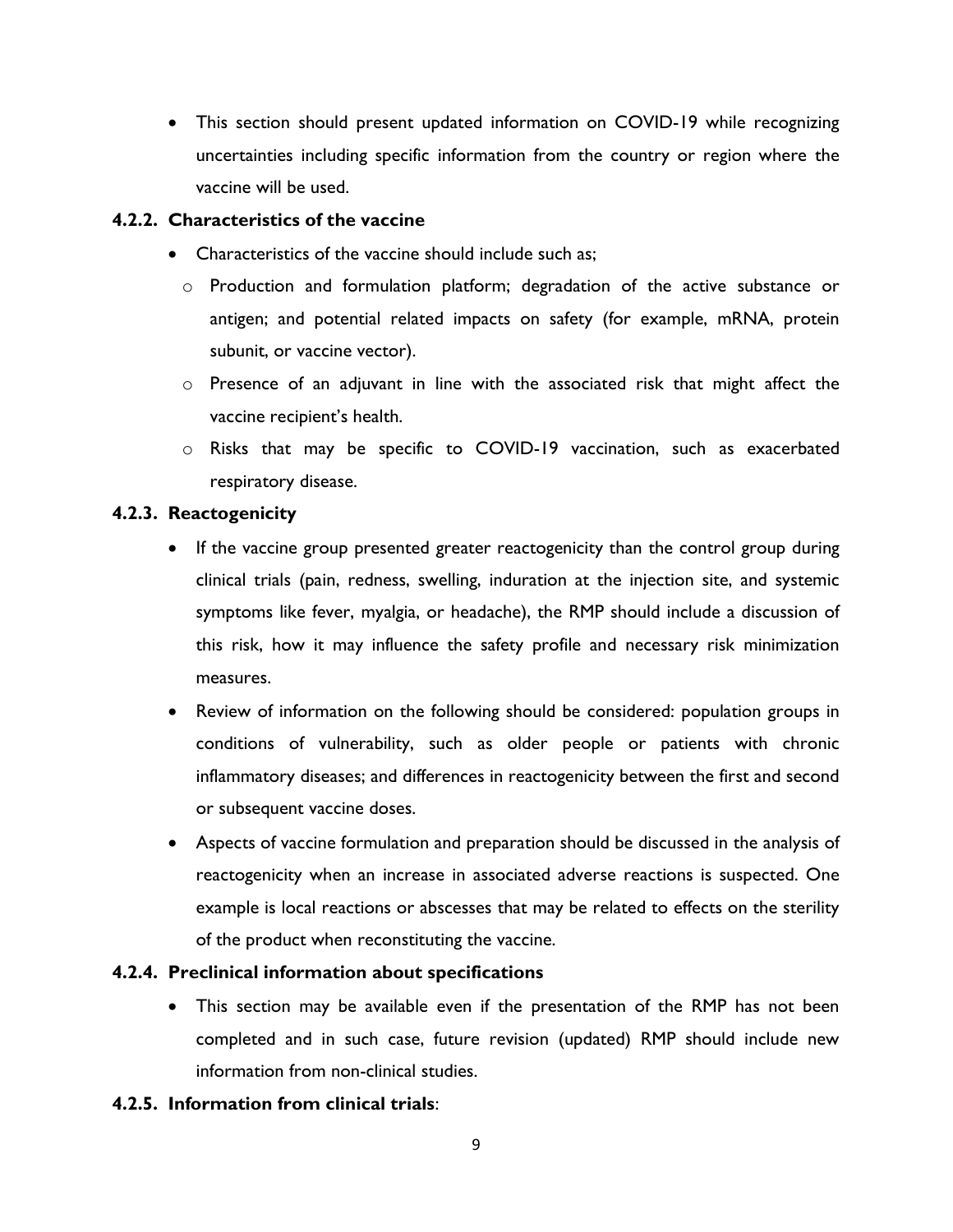- General information on the protocols of the trials in progress should be presented in the RMP as part of the application for approval. This includes the number of subjects exposed as of the application date and whether any problems related to vaccine safety have been observed.
- Additional clinical trial data generated post-approval (including for different/additional strains) should be included, as applicable.

#### 4.2.6. Post-authorization experience:

- If the vaccine has been authorized in other countries, the RMP should include any reference information about post-authorization exposures.
- RMP updates post-approval should include data on the use with marketed formulations to put the total safety database in perspective.

#### 4.2.7. Identified and potential risks:

- In applications made through the progressive review mechanism, as is the case with the emergency use authorization (EUA) for COVID-19 vaccines, it is recognized that only limited information from the first stages of the presentation of the RMP will be available while clinical trials are ongoing. A more complete safety specification in the RMP will only be available after preliminary clinical trials results are available (i.e. at the time of the efficacy endpoint analysis) with further data being generated from the same trials post approval.
- It is essential that each decision to classify a (potential) risk of a vaccine is evidencebased and adequately presented and justified in the RMP. Applicants should include a well justified list of important potential risks for which evidence exists and not a comprehensive list of all theoretical risks for vaccines in general. Such theoretical risks could be included in the list of adverse events of special interest (AESI) to be followed up via routine and additional pharmacovigilance activities.

#### 4.2.8. Missing information:

- Based on current evidence and concerns, the following missing information should be added in the RMP (unless clinical trials data - in these populations - is considered comprehensive):
	- o Use in pregnancy and while breast-feeding.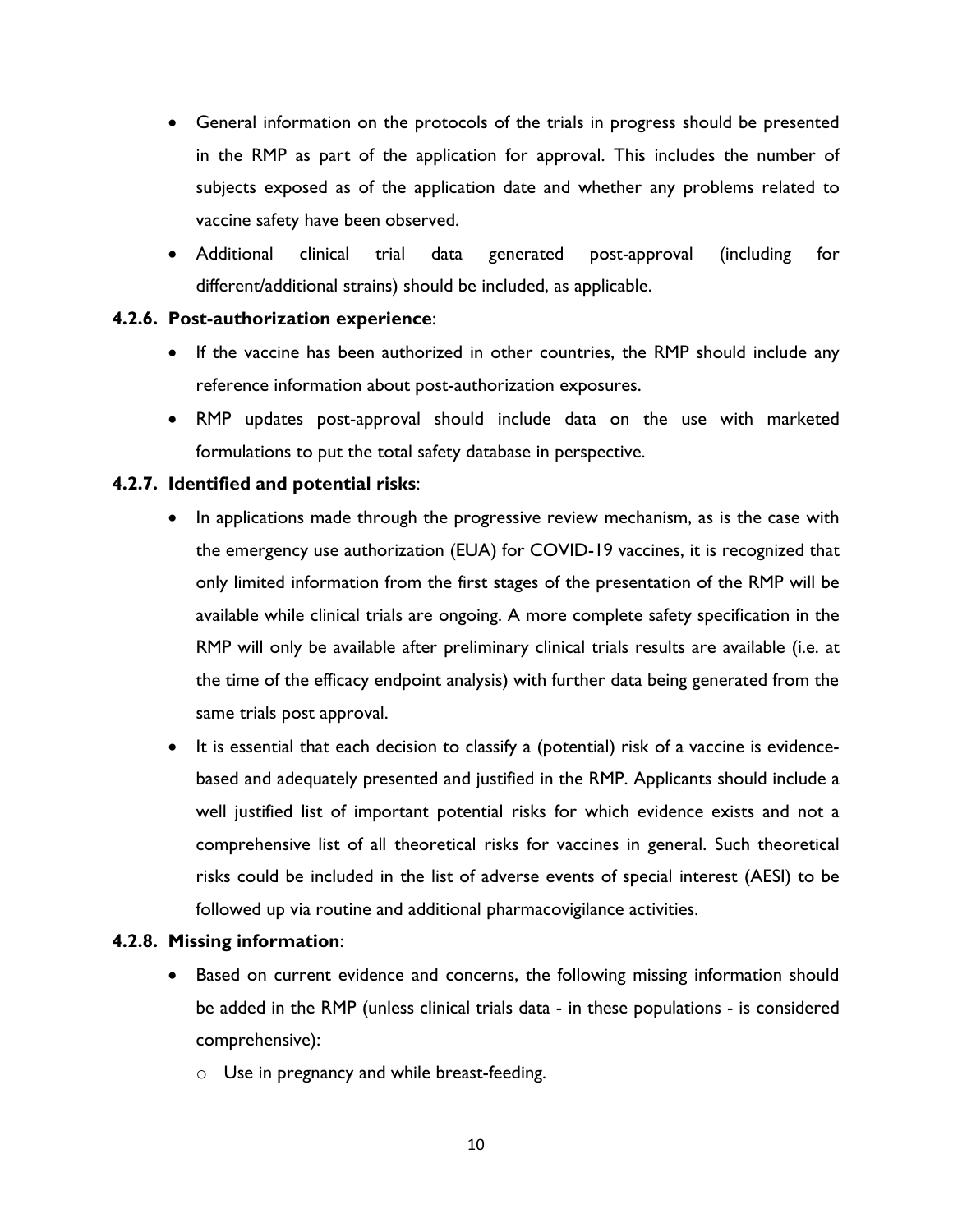- $\circ$  Safety in patients with severe co-morbidities (e.g. Use in immunocompromised subjects; Use in frail subjects with unstable health conditions and co-morbidities (e.g. chronic obstructive pulmonary disease (COPD), diabetes, chronic neurological disease, cardiovascular disorders, autoimmune disorders or inflammatory disorders);
- $\circ$  Safety in children and elders (when part of approved indication);
- o Long-term safety;
- o Interaction with other vaccines and drugs in general.

## 4.3. Pharmacovigilance plan

- This section should include the planning in the context of the pandemic;
	- o Signal detection and review or analysis of individual case safety reports (ICSRs).
	- o Data sources for signal detection should be specified; MAHs should perform signal detection using every means available to them. This would include MAHs' own databases, other publicly available or private databases, screening of literature etc.
	- o Analysis of adverse events of special interest (AESI) associated with COVID-19; it is advisable to consider the priority list when performing the analysis. The reporting pattern for a vaccination campaign during a pandemic is likely to differ qualitatively from other reporting, which need to be taken into account when performing the analysis;
	- o Specific follow-up questionnaire(s) should also be considered by applicants to obtain additional structured information for reports of safety concerns in the RMP and suspected adverse events of special interest (AESI), for example, for monitoring pregnant women who have been vaccinated. It is expected that a summary and analysis of safety considerations will be included in the PSURs.
	- $\circ$  Observations about the background of the following elements: Administration of the vaccine in the pediatric population, vaccination in people with COVID-19, and people that received another vaccine at the same time.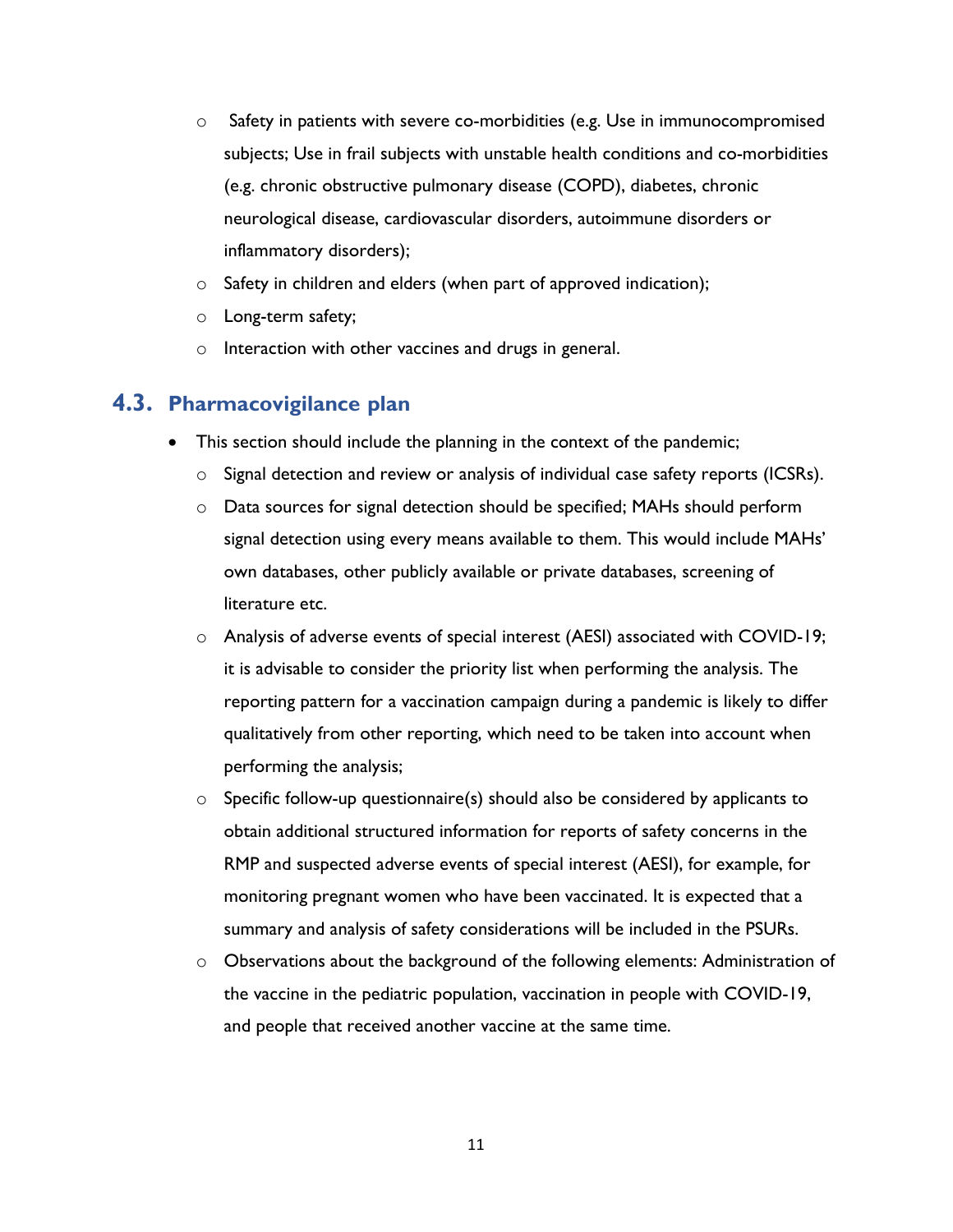- o PSURs including the preliminary and final results of safety-related considerations from the studies in progress. They should also discuss whether there were any early signals during the clinical trials.
- $\circ$  Strategies for vaccine traceability: For example, the use of stickers or cards, or electronic methods such as bar codes or QR codes, with the vaccine name and lot numbers.
- Regarding Spontaneous reporting of suspected safety concerns the following points should be considered:
	- $\circ$  Upon authorization, COVID-19 vaccines will be subject to additional monitoring, which aims at enhancing the reporting of suspected adverse reactions.
	- $\circ$  ICSRs should contain precise information on demographics, vaccine brand, batch number, vaccination and reaction dates, outcome, concomitant drugs etc.
	- o The submission of ICSRs with AESIs, or fatal or life-threatening events as immediately as possible

#### Additional activities:

- As priority, carry out monitoring of the clinical trials in progress.
- Review the safety information reported in the post-authorization studies if there are any in progress.
- Review the safety information reported in medical records, for example, of pregnant women, children, or immunocompromised people who have received the vaccine.
- And also others activities may be considered as applicable.

### 4.4. Risk minimization measures

- It is agreed that in principle routine risk minimization in the form of the product information could be sufficient to minimize the risks of the product. Hence, MAHs should provide the product information such as;
	- o Summary of product characteristics (SmPC), leaflets, complete and standardized labeling of COVI-19 vaccines.
	- o Specific strategies should be included for complete and accurate communication about vaccine handling, use and prevention of errors related to vaccines.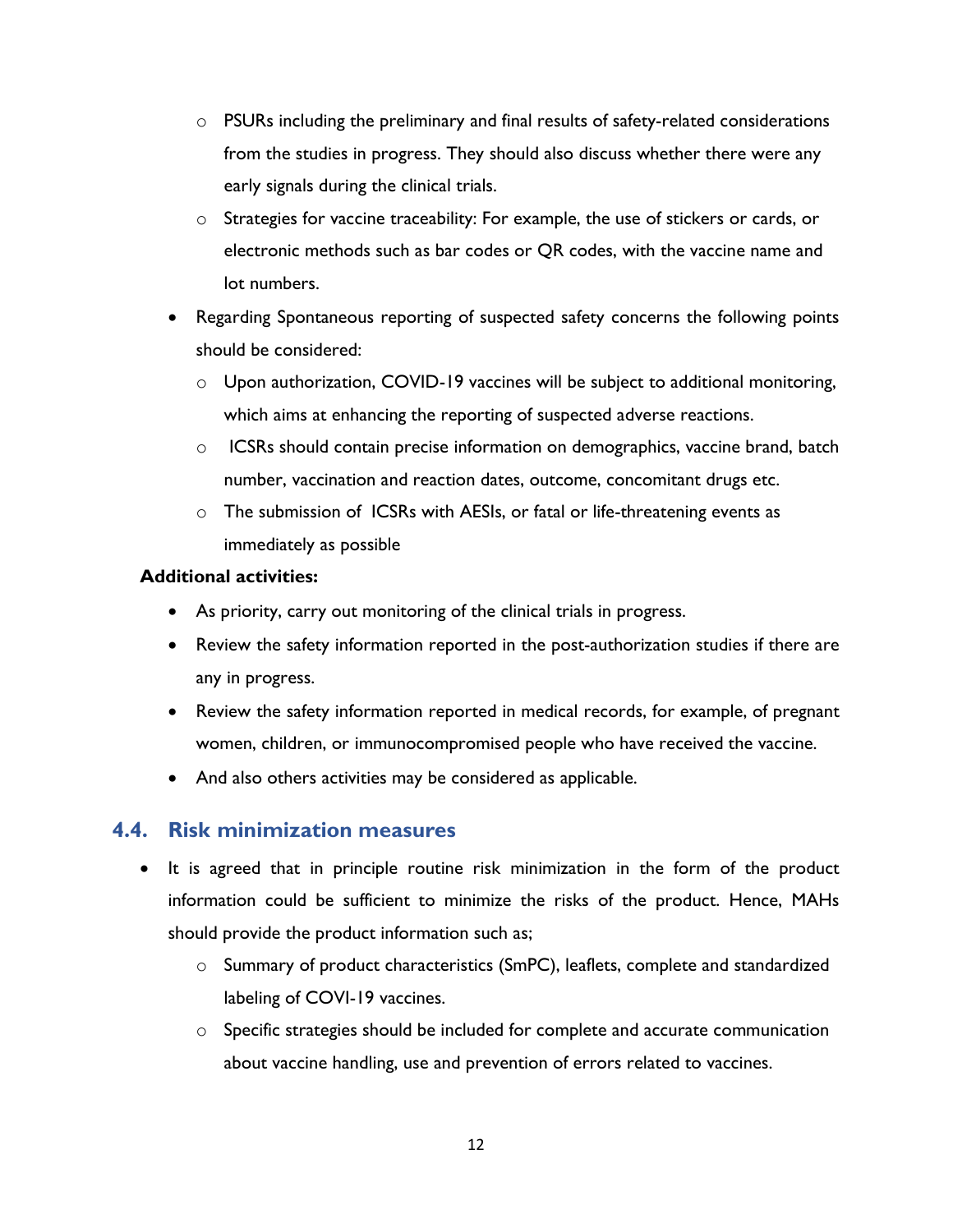- o The RMP should also include training and communication strategies to inform health professionals and patients or guardians about the type of vaccine, the risks, and how to prevent or minimize risks.
- $\circ$  In the risk minimization measures, how to manage known events, whether they are potentially serious (for example, anaphylaxis) or non-serious but frequent should be adequately described.

## 4.5. Periodic safety update reports (PSURs)

- Market Authorization Holders should submit PSURs documents by summarizing and consolidating the updated global information on the safety of COVID-19 vaccines.
	- o Market authorization holders should submit simplified PSURs to Ethiopian-FDA at least semi-annually. The PSURs will include information on suspected adverse reactions reported, including adverse events of special interest (AESI), and data of the doses administered, among others.
	- $\circ$  PSURs can be re-evaluated for the need for and periodicity of the presentation based on the evidence requesting and assessing periodic safety reports available during each vaccine's post-authorization period.
- The content of the simplified PSURs should include, at a minimum:
	- $\circ$  Interval and cumulative number of spontaneous reports, overall, by age groups, and in special populations (for example, pregnant women).
	- o Interval and cumulative number of ICSRs.
	- $\circ$  Consolidated ICSRs by country or geographic region, and by causal classification
	- o Exposure data stratified by country and age groups if any
	- $\circ$  Changes in the reference safety information during the report interval or period.
	- $\circ$  Signals that are ongoing and under evaluation during the report interval or period.
	- o Reports of AESI, with relevant numbers and cases, including analyses of observed or expected cases.
	- o Reports of fatal cases, with relevant numbers and cases, including the respective analyses.
	- $\circ$  Considerations related to risks and benefits.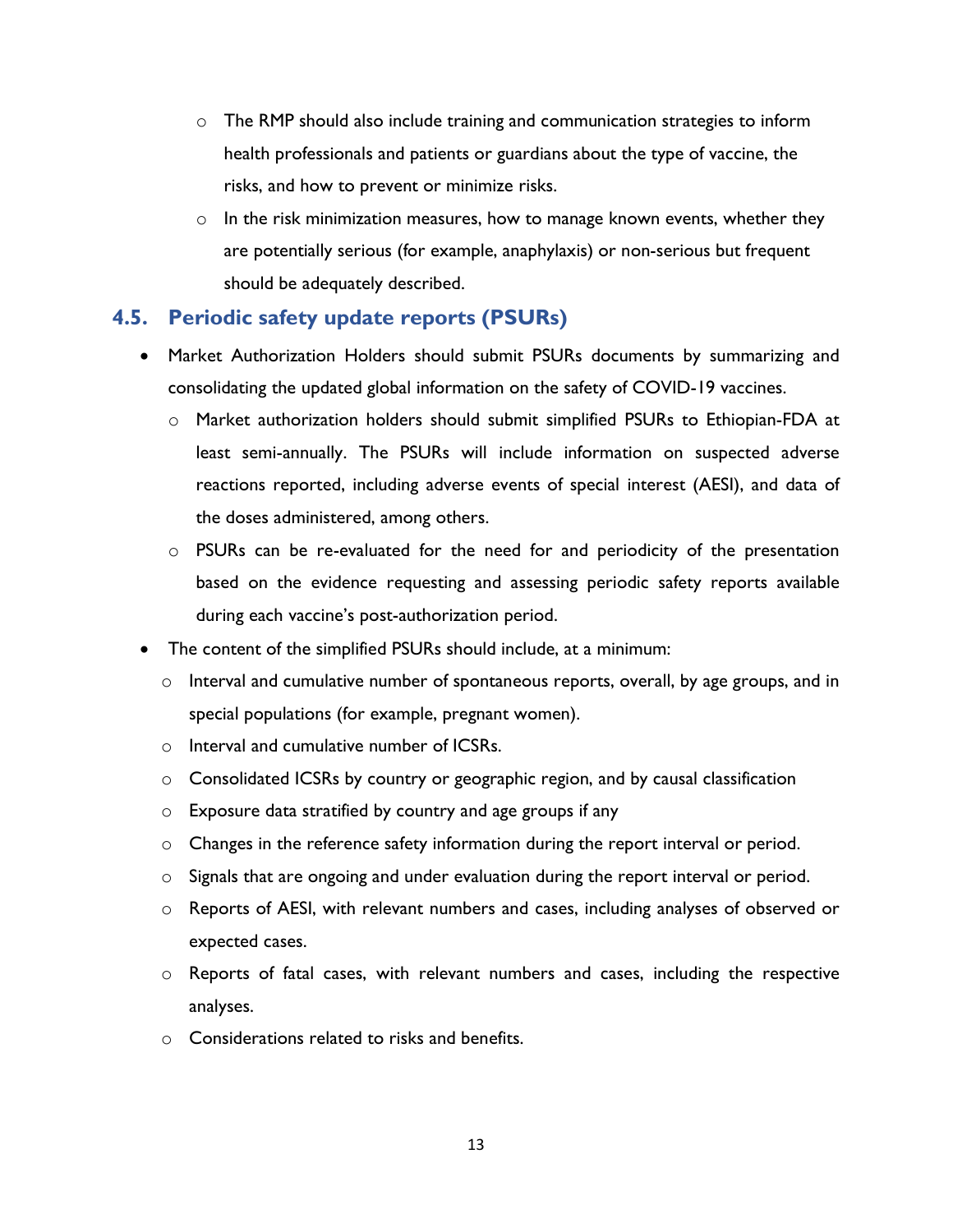# 4.6. RMP Update submission and Evaluation

#### 4.6.1. Update of Risk Management Plan

- The RMP should be updated depending on the post-marketing situations, and the contents of the RMP should be revised to maintain an appropriate benefit-risk balance of the vaccine. The update of the Risk Management Plan should be performed depending on the situations of individual pharmacovigilance activities and risk minimizing activities included in the Plan.
- The time of reviewing/updating is:
	- $\circ$  When new or significant change in existing additional Pharmacovigilance or risk minimization activity
	- o When the content of the Safety Specification needs to be changed; for example, at the time when new safety concerns have been identified after marketing;
	- o At a pre-determined milestone in the Risk Management Plan;
	- o At the time of periodic reporting ;
	- o At the time of renewal of market Authorization.
	- o Others as applicable

#### 4.6.2. Evaluation of Risk Management Plan

- The implementation status and the results of individual pharmacovigilance activities, surveys/trials on efficacy, and risk minimization activities should be evaluated appropriately at their respective milestones according to the RMP. At the same time, the benefit-risk balance of the vaccine should also be evaluated and considered based on the information obtained from individual activities conducted according to the RMP.
- The evaluation results of the RMP should be reported at the time of submitting periodic safety update reports (PSURs). If there are changes in the plan, MAHs should preliminarily consult with the EFDA, as necessary. The EFDA checks the contents of the report, and if it considers that some measures should be taken, the authority will give directions to MAHs.